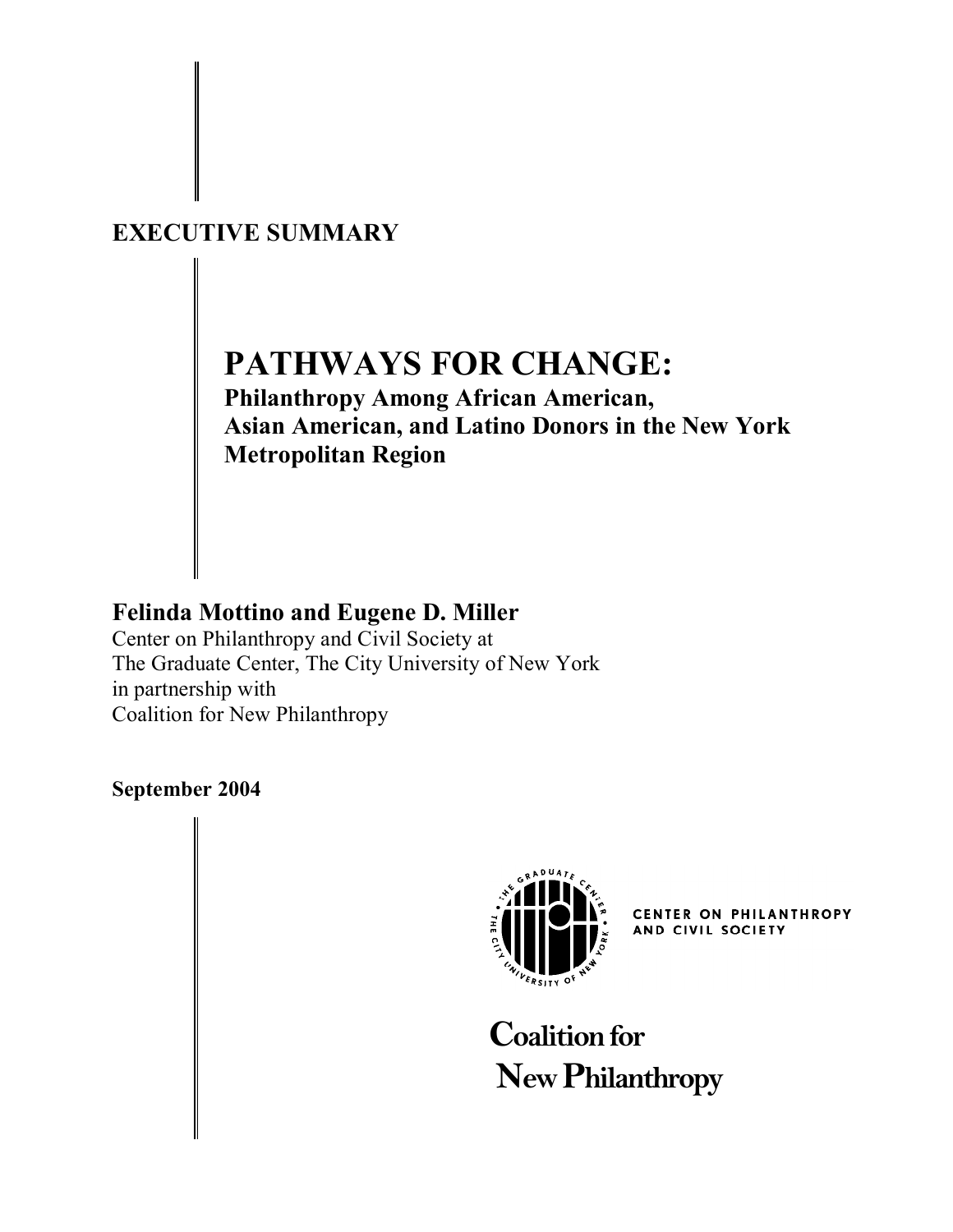African American, Latino, and Asian American donors give to create pathways for people excluded from access and opportunity. We spoke to more than 150 donors of color in New York City about their philanthropic contributions. They reported annual monetary giving that totaled more than \$3,000,000 with median household giving of \$5,000. They give to community organizations and churches, but especially to educational programs and institutions. They volunteer time and serve as leaders by fundraising and working on boards. They are passionate about their philanthropy and they want to know more about philanthropic vehicles and possibilities.

As part of its work with the Coalition for New Philanthropy—an initiative to promote philanthropy in African American, Asian American, and Latino communities throughout the metropolitan New York region—the Center on Philanthropy and Civil Society conducted structured one-on-one interviews during 2002 and 2003 with 166 African American, Asian American, and Latino donors in the New York metropolitan area. The purpose of this study was to learn more about what motivates donors of color and what they hope to achieve with their giving.

#### **WHY STUDY GIVING IN COMMUNITIES OF COLOR?**

Communities of color are growing in size.

The United States is increasingly diverse, especially in urban areas. In New York City African Americans, Latinos, and Asian Americans comprise over 60% of the population; in the surrounding metropolitan region more than 40%.

#### Communities of color have increasing assets.

There is growing wealth within communities of color, not only in terms of income, but also as measured by educational attainment, occupation, and home ownership. Not only is the need for giving great, but also there is increased capacity to give. As a number of studies attest (including this one) household giving by donors of color is substantial (by some measures topping national averages).

#### Nonprofit organizations carry more of society's burdens.

Fiscal constraints and shifting governmental priorities have placed an increased burden on community-based organizations to address social problems. To meet the obligations these organizations need to cultivate donors with ties to the community.

In addition giving in communities of color is important because …

- Giving and volunteering promote and are forms of civic participation.
- In an era of general dissatisfaction with the political process, giving provides a key link between the individual, the community, and the broader society. It is a fundamental and positive aspect of the American system.
- Giving sustains traditional values. People of color have long and strong histories of giving on which they build from generation to generation.
- Giving is about investing in the future and collective community ideals.
- Giving reflects and develops qualities of leadership and individual initiative. It is, as donors told us, a counter-balance to materialism and self-involvement.

And finally, philanthropy is an agent of change.

It is tightly tied to social and political conditions, and as these change so do philanthropic practices.

# **THE STUDY**

This study used a combination of selection techniques to identify and interview donors of color donors who had given annual gifts of at least \$200 were drawn from organizational lists as well as referrals.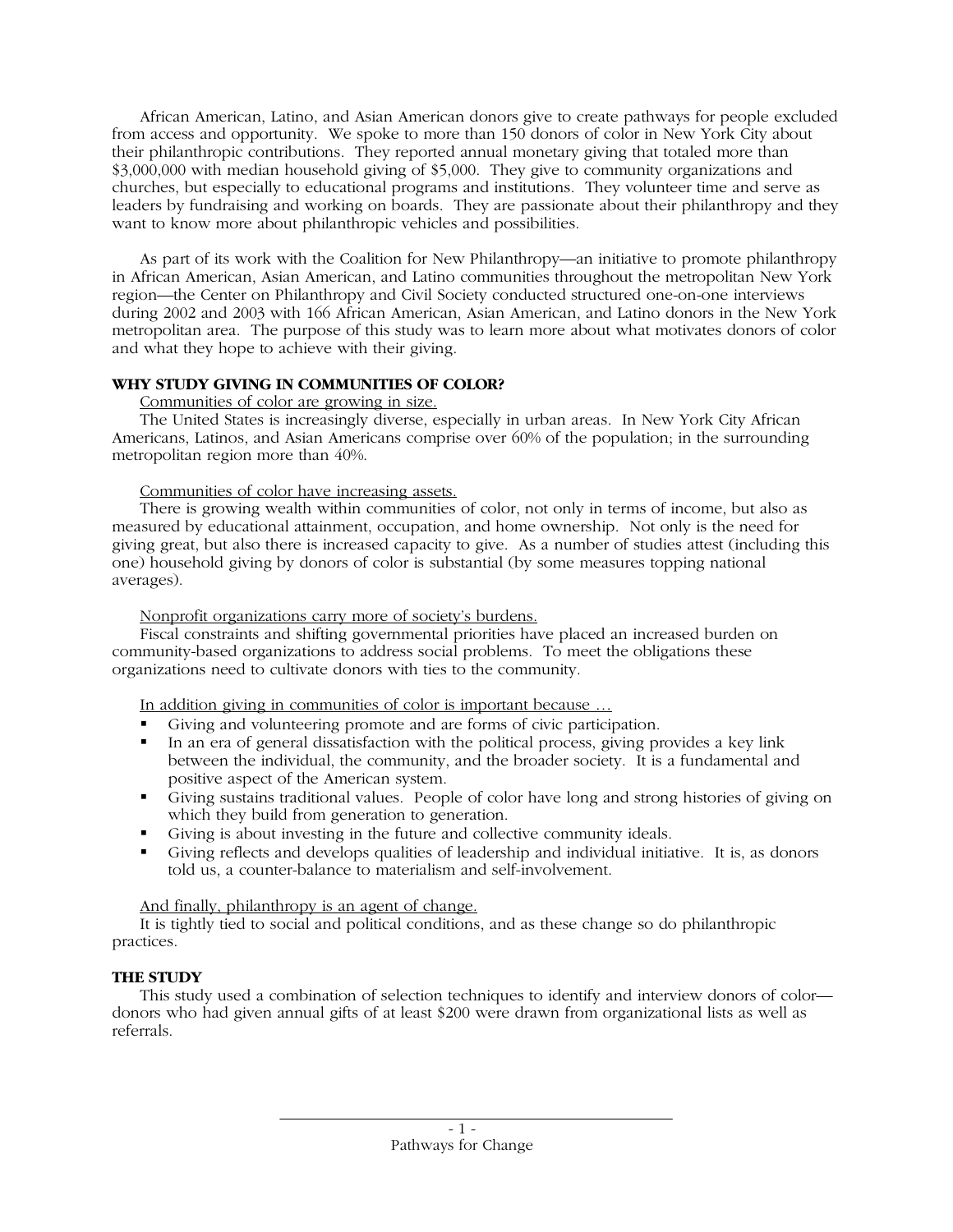The interview was designed to listen to donors and learn from them about:

- Amounts of money and time contributed and recipient organizations.
- **Motivation and intentions for giving.**
- **Decision-making processes.**
- Ways organizations can more effectively partner with donors.

Of the 166 donors we interviewed, 58 were African American, 53 Latino, and 55 Asian American. African Americans and Latinos were about half male and half female; Asian Americans were about 60% female. Ages of donors ranged from 23 to 94, and the three ethnic groups had similar proportions of younger and older (about one-third below the age of 40 and two-thirds 40 and above).

More than half of the African Americans, older and younger, were born in the United States, as were more than half of the younger Asian Americans. For the older Asian Americans, and for Latinos younger and older, about half were born abroad. Younger donors overall were more likely to identify themselves as bi- or multi-ethnic.

Donors we interviewed are well educated and have relatively high income, surpassing census data averages for New York City. The midpoint was in the range from \$100,000 to \$149,000, with 70% of the donors reporting household income over \$100,000. Most of the older donors hold senior positions in nonprofit and government sectors while most of the younger donors work in financial services and Wall Street firms.

#### **STUDY HIGHLIGHTS**

### **Generational differences are important.**

While there were some differences across ethnicities (African Americans gave more to church, Latinos to community-based organizations, and Asian Americans to ethnic cultural institutions), the most substantial differences were found between older and younger generations— those born before and those born after the enactment of Civil Rights legislation and immigration reform in the mid-1960s.

Differences are subtle. Older African Americans, Latinos, and Asian Americans we interviewed tended to focus on their respective ethnic community. Younger generations have a broader, less racially and ethnically circumscribed view of community.

*"…My long-term objective is ideally to start a foundation for kids. Not for kids of a specific ethnicity but more focused on talented children that lack resources whose parents cannot afford to pay for it. I would like to find a way to cultivate their talents. I want to make sure that all kids that deserve it [are educated], regardless of color, kids who for financial reasons are not able to develop and be properly educated…because no one is giving them the opportunity."* [from a younger generation Asian American donor]

Younger donors emphasize individual attainment as a means to uplift community, and they favor nonprofit organizations that provide educational training and that adhere to business models of operation to a greater extent than the older generations. Because younger donors represent an emerging group of potential philanthropists, one that is likely to grow given current economic and demographic trends, these differences have important implications for the future of giving and fundraising efforts.

#### **Largest donations go to community organizations and education.**

The following table illustrates primary areas of giving, based on the two largest donations made by interviewees in the year preceding the interview. Older generations of African American, Latino, and Asian American donors gave more gifts to organizations serving their own ethnic communities respectively, including the church, which historically has played a key role in economic development in the African American community. Younger generations gave more to educational programs that offer enrichment and opportunity for high school and college students, especially for those with talent and ambition to succeed in competitive universities and later in high status occupations.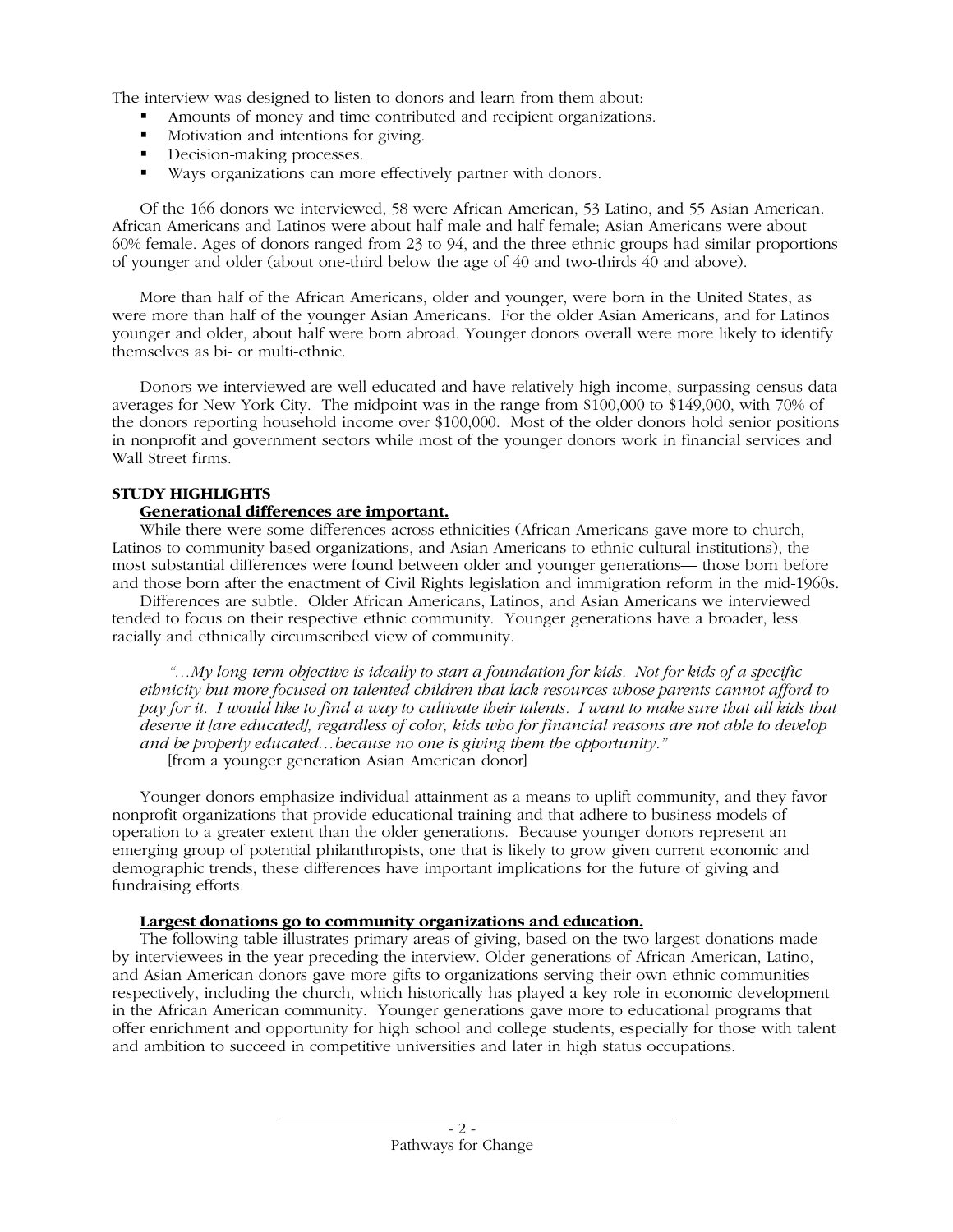# **SELECTED AREAS OF GIVING BY ETHNIC AND GENERATION GROUPS**

|                                           | <b>African American</b> |                    | Latino             |                    | <b>Asian American</b> |                    |
|-------------------------------------------|-------------------------|--------------------|--------------------|--------------------|-----------------------|--------------------|
|                                           | Older                   | Younger            | Older              | Younger            | Older                 | Younger            |
|                                           | <b>Generations</b>      | <b>Generations</b> | <b>Generations</b> | <b>Generations</b> | <b>Generations</b>    | <b>Generations</b> |
| <b>AREA OF</b>                            | $n = 38$                | $n=20$             | $N=35$             | $n=18$             | $n=34$                | $n=21$             |
| <b>GIVING:</b>                            |                         |                    |                    |                    |                       |                    |
| Church                                    | 55%                     | 30%                | 17%                | 28%                | 21%                   | 24%                |
|                                           |                         |                    |                    |                    |                       |                    |
| Orgs serving<br>one's own<br>ethnic comm. | 21%                     | 10%                | 66%                | 22%                | 74%                   | 33%                |
|                                           |                         |                    |                    |                    |                       |                    |
| Orgs serving<br>the inner city            | 24%                     | 5%                 | 17%                | 17%                | 6%                    | 10%                |
|                                           |                         |                    |                    |                    |                       |                    |
| <b>Schools or</b><br>colleges             | 21%                     | 30%                | 26%                | 22%                | 24%                   | 38%                |
|                                           |                         |                    |                    |                    |                       |                    |
| Educational<br>programs                   | 11%                     | 60%                | 6%                 | 61%                | 3%                    | 33%                |

These are selected areas of giving, and are taken from the two largest gifts. Totals do not equal 100%.

# **Donors in communities of color are generous.**

Reported levels of giving were generally high, with an overall median of \$5,000. This surpasses the national averages (Independent Sector's 2001 report: *Giving and Volunteering in the United States)* for households that give but do not volunteer (\$1,620) as well as for households that practice both (\$2,295). Note that unlike Independent Sector reports, the current research report is not based on a true random sample survey of the population and therefore cannot be construed to represent average giving for entire ethnic groups. What it does provide is evidence of active donors within the African American, Asian American, and Latino communities.

Among the 166 donors we interviewed, total household giving in the year preceding the interview ranged from \$200 to \$1,000,000, with a median of \$5,000. There were 19 people who gave one gift (or cumulative amount) of \$10,000 or more to a single organization. Types of organizations receiving higher-level gifts did *not* differ from those receiving smaller gifts. Even at the \$10,000+ level ethnic donors did not necessarily look to mainstream organizations to be the recipients of their largess. Most often funds were kept in the community or, when they were not, went to mainstream organizations for programs targeted to advance minority interests.

- Older African Americans gave a median of \$7,250, with 97% reporting giving at least \$1,000. Younger African Americans gave a median of \$2,000, with 80% reporting giving at least \$1,000.
- The median for older Latino donors was \$5,000, and 94% reported giving at least \$1,000. Among the younger Latinos the median was \$4,000, with 83% reporting giving at least \$1,000.
- Older Asian American donors gave a median of \$5,500, and 97% reported giving at least \$1,000. The median for younger donors was \$2,000, and 76% reported giving at least \$1,000.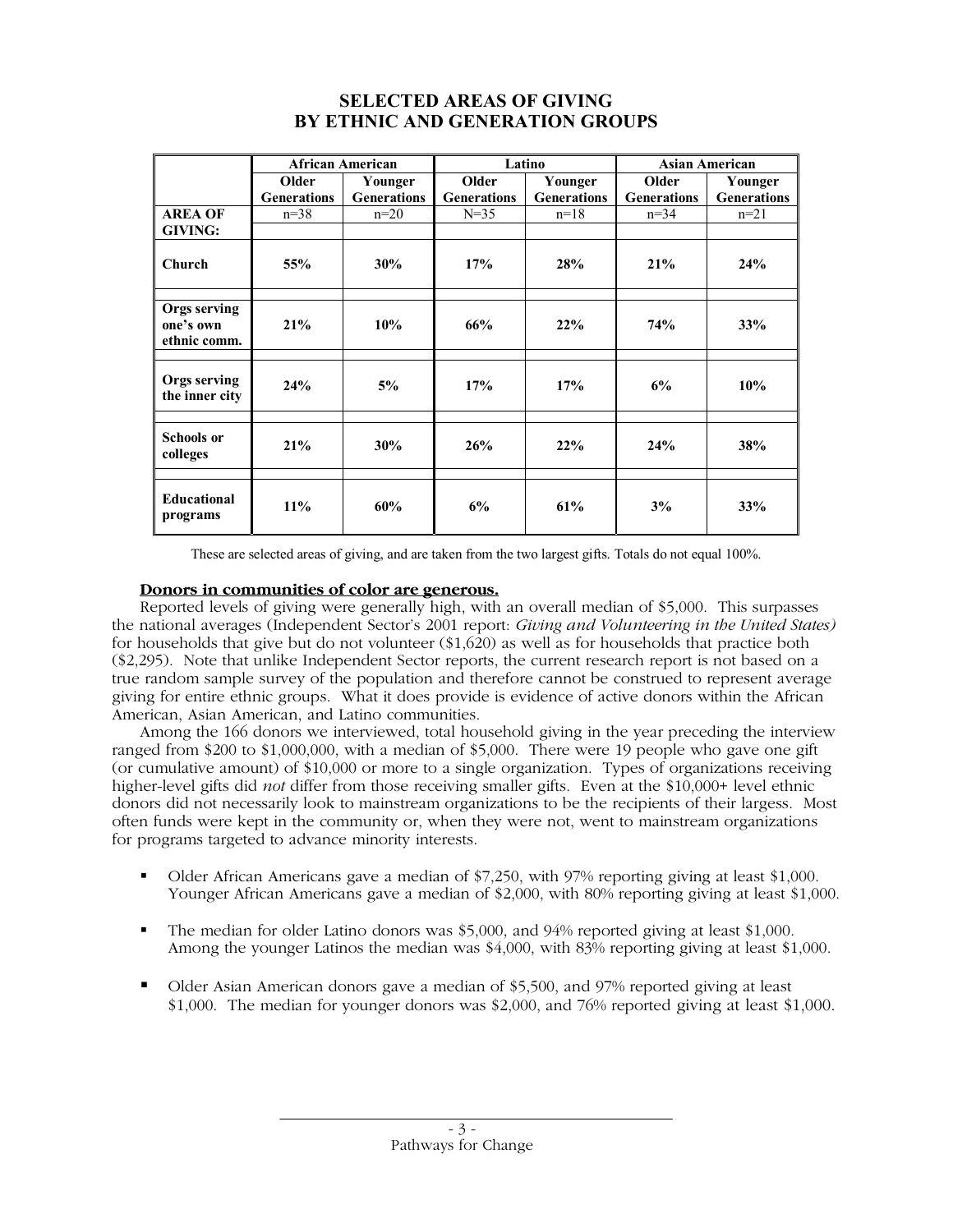# **ANNUAL HOUSEHOLD GIVING BY ETHNIC AND GENERATION GROUPS**



#### **International interest is high.**

For all donors in this study the primary interest was in domestic and local programs and organizations. However, 13% gave one of their two largest gifts to an international or bi-national program or organization (compared to the national population where, according to *Giving USA 2004*, 2.2% of total estimated giving goes to international affairs).

Remittances, crises, and disaster relief donations did not figure prominently among the largest gifts. This agrees with the Hispanic Federation survey (2001) which found that increased education leads to less giving for disaster relief and more giving for education and job training.

# **Giving to education is tied to social change.**

Education is a key recipient of philanthropic dollars and is directly tied to the desire to advance fundamental social change.

Young professionals, as well as many older donors, believe education is the best hope for ameliorating community conditions and for making structural changes. Education means opening a gateway to success for those with talent and ambition and creating a new social order. Education is seen as *the* key resource, whose acquisition by the community is transformative, leading to better housing, better health and, ultimately the empowerment of the community.

*"What troubles me the most, in this country… each different group in society has different access to resources, the basic resources: education, housing, health care… And it has a snowball effect, I mean, if you don't get a good education then you won't be able to get a good job and then you don't have money so you can't afford health insurance, etc…"* [from an African American donor]

Many donations are made to training programs that help young people develop their potential. When donations are made to mainstream educational organizations, they are usually earmarked for students of color. They are made to provide access to education, rather than institutional support.

#### **Social justice is a primary motivation.**

Whatever the specific or immediate underlying motivation, donors we interviewed (younger and older and across racial and ethnic lines) expressed a strong desire to effect social change. They consistently spoke about wanting to remedy injustices and lack of equal access. They told us that difficulties, experienced by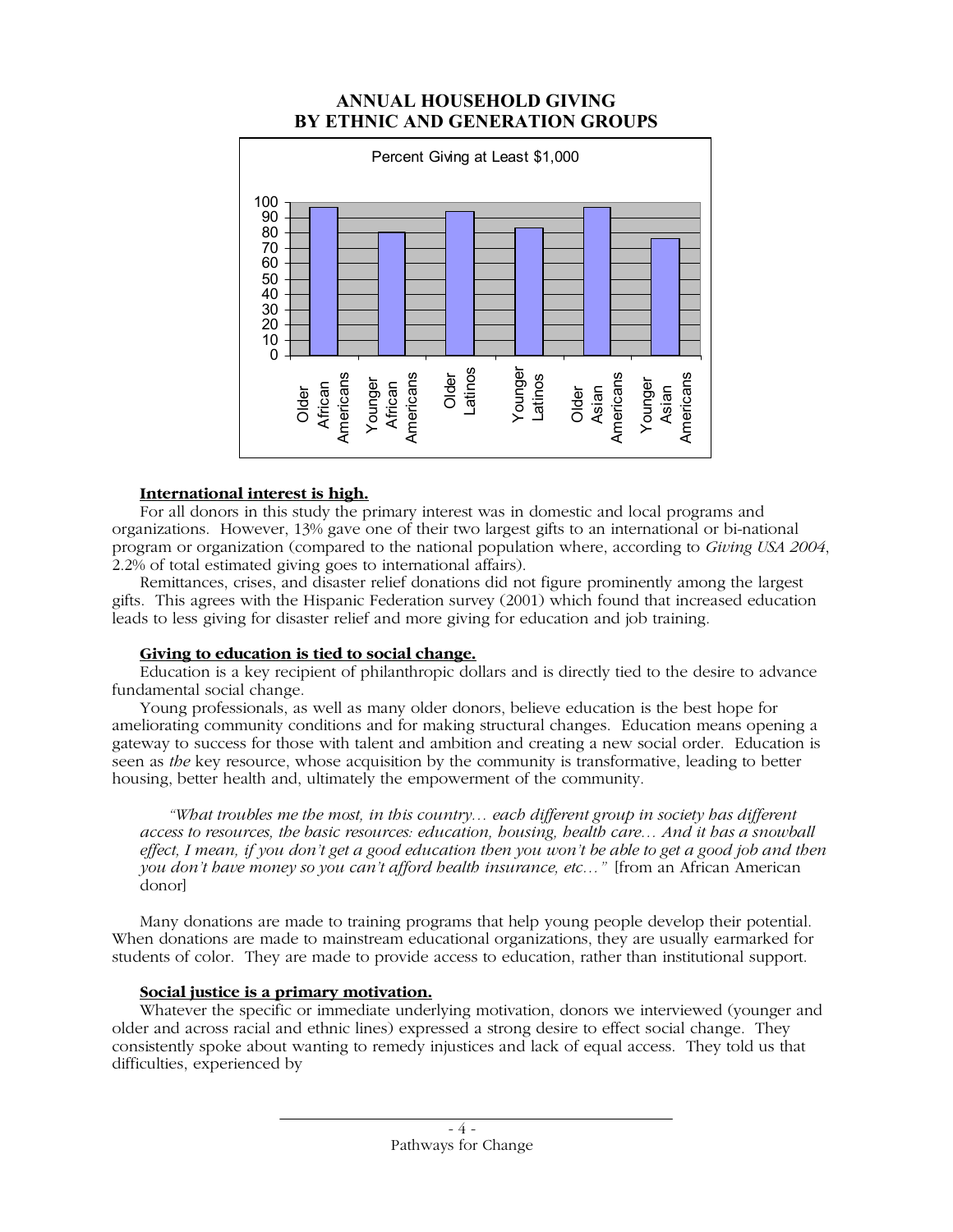preceding generations, should not have to be suffered again. This desire went beyond ameliorating adverse conditions to attacking root causes and "isms", such as racism, classism, and colonialism.

#### **Civic engagement is high, but does not translate into direct political giving.**

Commitment to advancing social change did not translate into consistent financial support for political candidates and campaigns (but note that interviews did not cover a presidential campaign year). Interest in politics appears to be declining. It was highest among older Latinos and African Americans and lowest among younger African Americans and Latinos. Some older donors we interviewed expressed disillusionment with the political system, while younger donors expressed a preference for direct engagement and individual solutions.

### **Economic empowerment is seen as key to having an impact.**

Young professionals see their philanthropy as a way to create pathways for other people of color to enter financial services professions. They see economic empowerment and participation in the marketplace as the best way to impact the nation's economic, social, and political policies.

"*I believe that this industry [financial services] drives the U.S. economy more than people can imagine. The ability to influence and to make a difference is phenomenal when you understand what's going on in the capital markets and if you understand what's going on on Wall Street, … and if we don't get access to that, then it just continues to retard our ability to have a significant impact."* [from a younger Latino donor]

# **Volunteering is widespread.**

Ninety percent of the donors volunteered in the year preceding the interview.

Donors, younger and older, volunteer because they want to help improve the lives of others in substantial ways. We were not likely to hear that volunteering was a social activity or that it was to appease feelings of guilt and give handouts to the poor. Interviewees expressed the desire to share their energy and knowledge as a way of making the world a better place for people lacking opportunities or needing greater access to resources. Young professionals are especially passionate about volunteering and mentoring.

# **Philanthropy starts young.**

In general, the individuals we interviewed conform to a pattern. They begin volunteer work before or during college and develop a strong interest in serving. Later, as professionals they respond to opportunities to serve again. They often take on leadership roles in organizing events, and joining boards. The ability to make contributions is often combined with a willingness to leverage money through fund-raising events, matching gifts and donations from firms, and reciprocal arrangements through networks of professionals.

# **Donors give most to organizations where they have personal connections.**

The most often stated reason for giving more to one organization than to others involved a personal connection, such as church membership, organization board service, or other volunteer work. Younger generation donors tended to give to educational programs with which they had direct personal experience from participating in the program themselves or through volunteer work.

# **Donors demand professionalism, transparency and accountability.**

Donors of color want to see a professional presentation of an organization's mission and purpose, a detailed accounting of how funding has been allocated, and a list of specific accomplishments. Then, it is not enough to make general appeals for money—each donor wants a clear picture of how he or she fits into making the organization better and more effective, and ways in which additional funds will lead to quantitative and qualitative improvements.

*"The organizations need to display their accounting and demonstrate their results. They need to show that they are viable. I want to know that last year the organizations raised X amount of money and that with that money they set up a program to serve X number of people.*" [from a Latino donor]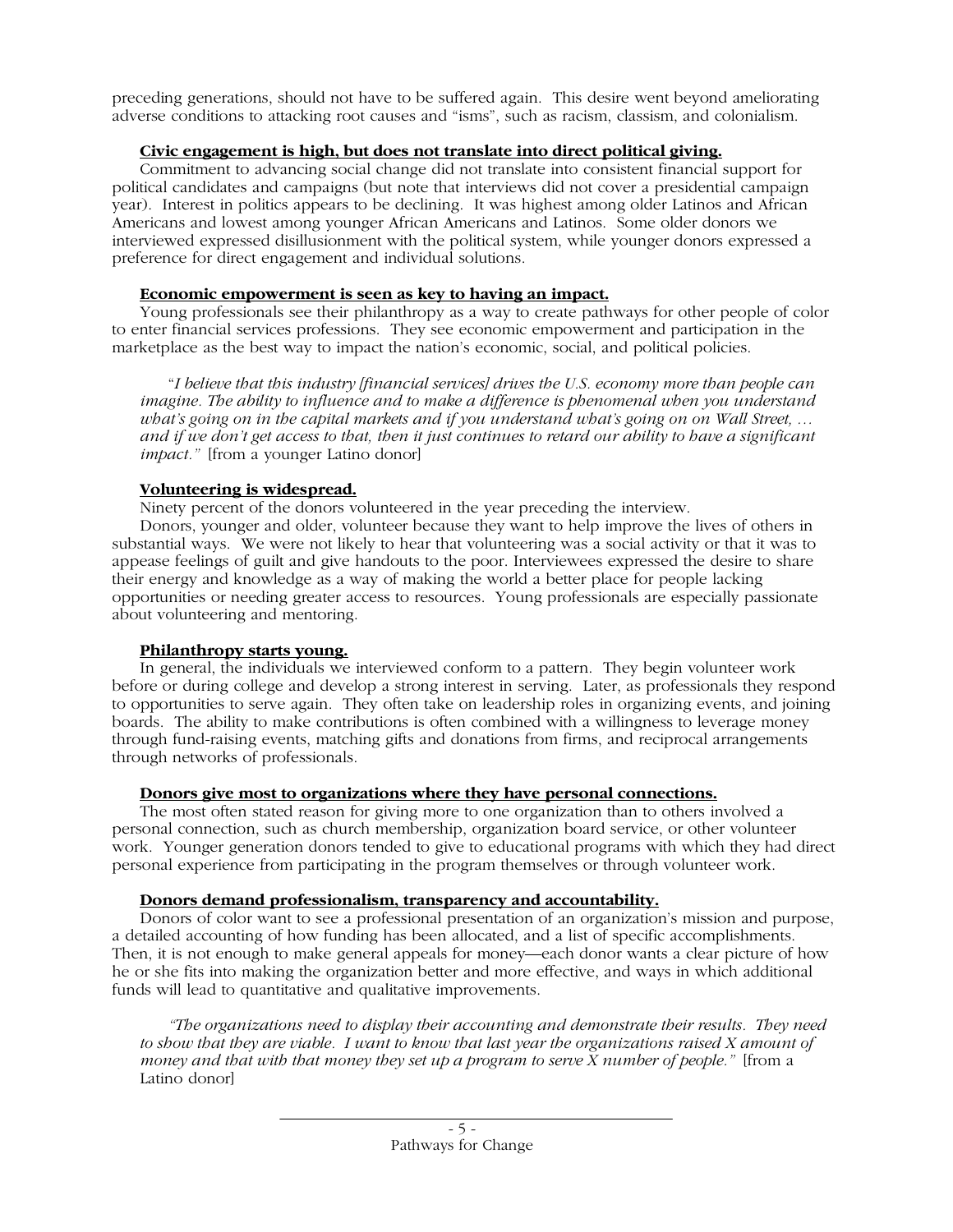# **There is a large, under-tapped need for philanthropic advisement.**

Common among older and younger African Americans, Latinos, and Asian Americans is the tendency not to ask for advice regarding their philanthropic activities. However, they told us they would like to know more about giving. There were five types of advice sought by donors:

- Information about organization mission and focus.
- Reports on organization integrity and achievements.
- How and how much to give related to what can be accomplished.
- Methods and vehicles for giving.
- Financial planning advice.

# **RECOMMENDATIONS**

A central purpose of this study is to provide information to nonprofit organizations regarding ways they can more effectively partner with donors. Based on findings from the research, we offer the following recommendations:

# 1. *Generational Differences*

Differences between generations are important. Nonprofit organizations need to be aware that younger generations see community, as well as the role of education and business models, differently than older generations.

Both generations see giving as a way to promote social change. But younger generations see empowerment most likely to come from gaining entrée into Wall Street and building financial networks, rather than from marching on Washington. Activities that build on this model of change will be of greater interest to post-Civil Rights generations of donors of color.

### 2. *Donors should be approached on many levels.*

Giving operates on many levels and has multiple motivations. For the donors we interviewed there are intellectual, philosophical, ideological, familial, spiritual and emotional components. It is important for nonprofit organizations to operate on as many of these as possible.

Here are several ways this can be done:

- Engage potential donors at a young age through volunteer programs, mentorship opportunities, and when possible build alumni or alumni-like networks.
- To the extent possible build ethnic-based networks that can operate in or affect mainstream organizations. This may have particular resonance among younger donors.
- In this regard, and especially among younger donors, develop appeals that evoke cultural identity or ties, but avoid creating an "ethnic box".
- Create leadership opportunities. Donors we interviewed view their philanthropy as an element of leadership.
- Find ways to tap into donors' energy and enthusiasm. Some donors have already started charitable projects, programs, funds, and endowments; others dream of setting up programs. Nonprofit organizations need to develop ways to tap into this potential.
- Exploit the expertise of donors: older donors may have expertise and years of experience in fund-raising; younger donors, more likely to be working in financial services, can negotiate matching funds and gifts from their firms.
- Create opportunities for face-to-face interaction and presentations of what donations have accomplished. Donors we spoke with derived a strong sense of reward when seeing the results of their giving.
- Donors have a sophisticated understanding of social problems and a commitment to effect change. Nonprofit organizations can emphasize how their work in a particular arena addresses a broader social agenda. For many of the donors we interviewed the distinction between providing amelioration and addressing root causes of social problems is a false dichotomy. Nonprofit organizations can show how their efforts address both symptoms and causes of social inequalities.